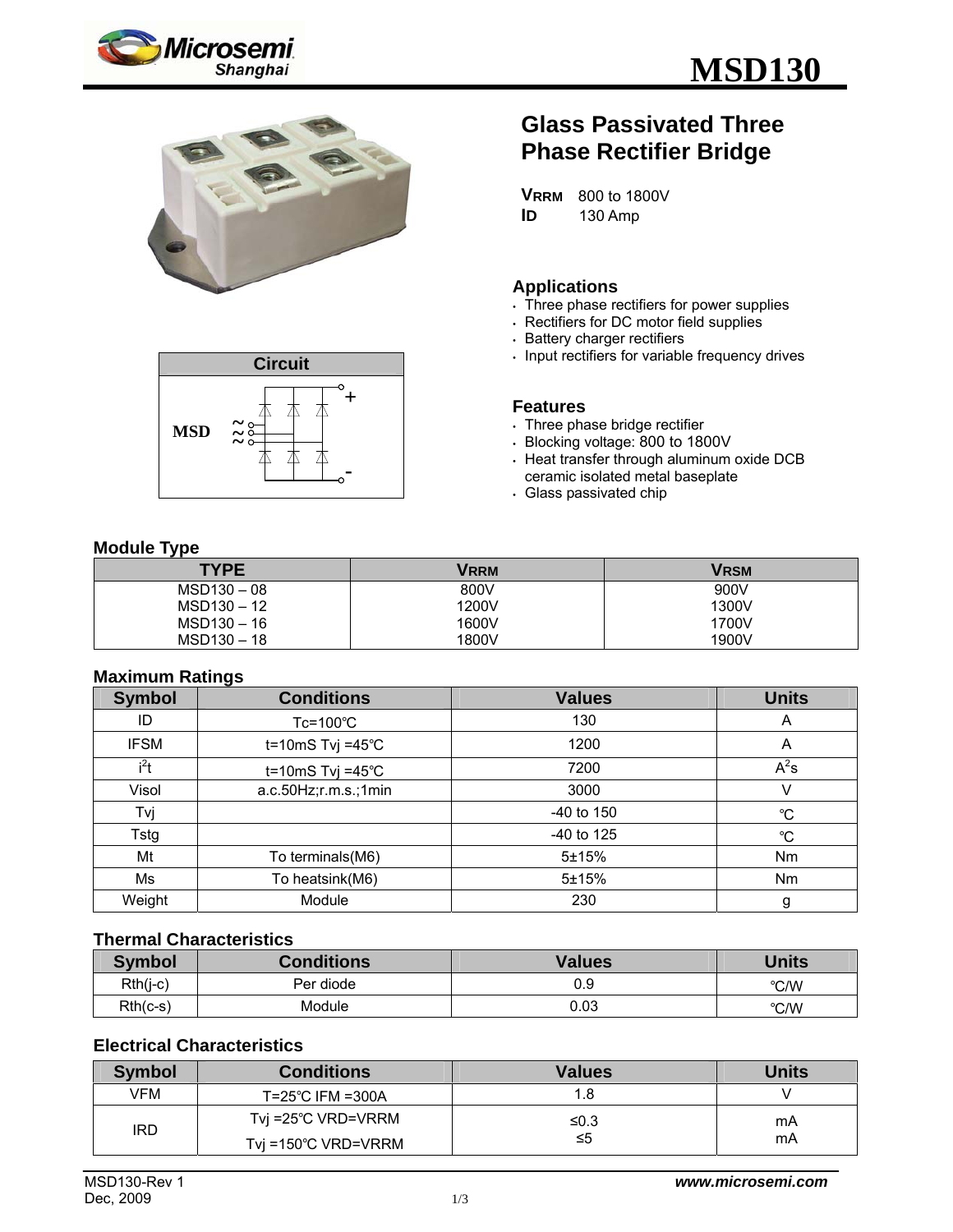



# **Performance Curves**



**Fig1. Forward Characteristics** 



**Fig3. Transient thermal impedance** 





**Fig2. Power dissipation** 



**Fig4. Max Non-Repetitive Forward Surge Current**